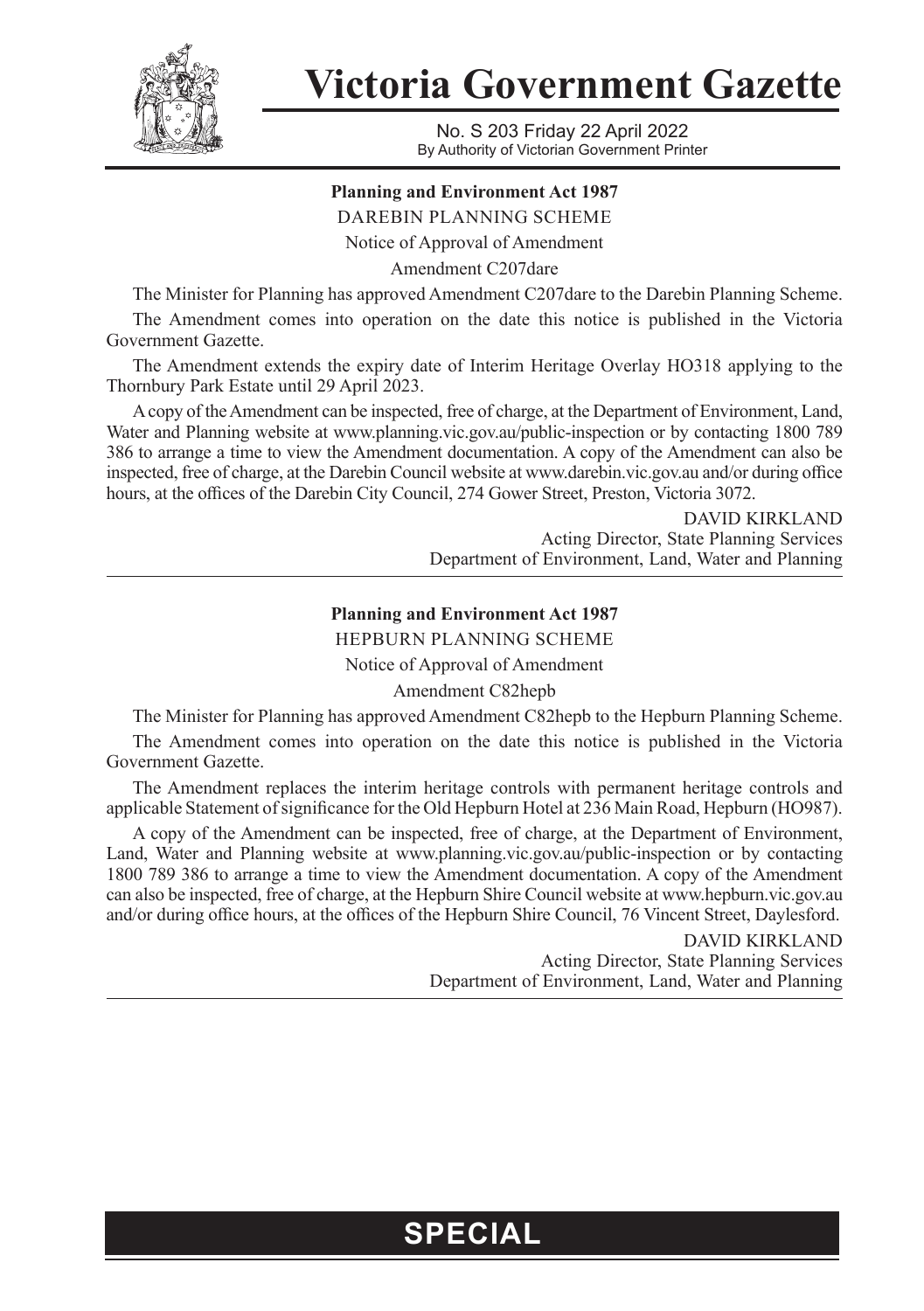#### **Planning and Environment Act 1987**

#### MOONEE VALLEY PLANNING SCHEME

Notice of Approval of Amendment

#### Amendment C209moon

The Minister for Planning has approved Amendment C209moon to the Moonee Valley Planning Scheme.

The Amendment comes into operation on the date this notice is published in the Victoria Government Gazette.

The Amendment removes the Incorporated Plan Overlay, Schedule 6 (IPO6), applies the Development Plan Overlay, Schedule 9 (DPO9), Lowther Hall School Master Plan, and deletes the Incorporated Plan Lowther Hall Anglican Grammar School Master Plan 1998–2008 from Clause 72.04 to facilitate the ongoing development of the Lowther Hall Anglican Grammar School site.

A copy of the Amendment can be inspected, free of charge, at the Department of Environment, Land, Water and Planning website at www.planning.vic.gov.au/public-inspection or by contacting 1800 789 386 to arrange a time to view the Amendment documentation. A copy of the Amendment can also be inspected, free of charge, at the Moonee Valley City Council website at www.mvcc.vic.gov. au and/or during office hours, at the offices of the Moonee Valley City Council, 9 Kellaway Avenue, Moonee Ponds.

> DAVID KIRKLAND Acting Director, State Planning Services Department of Environment, Land, Water and Planning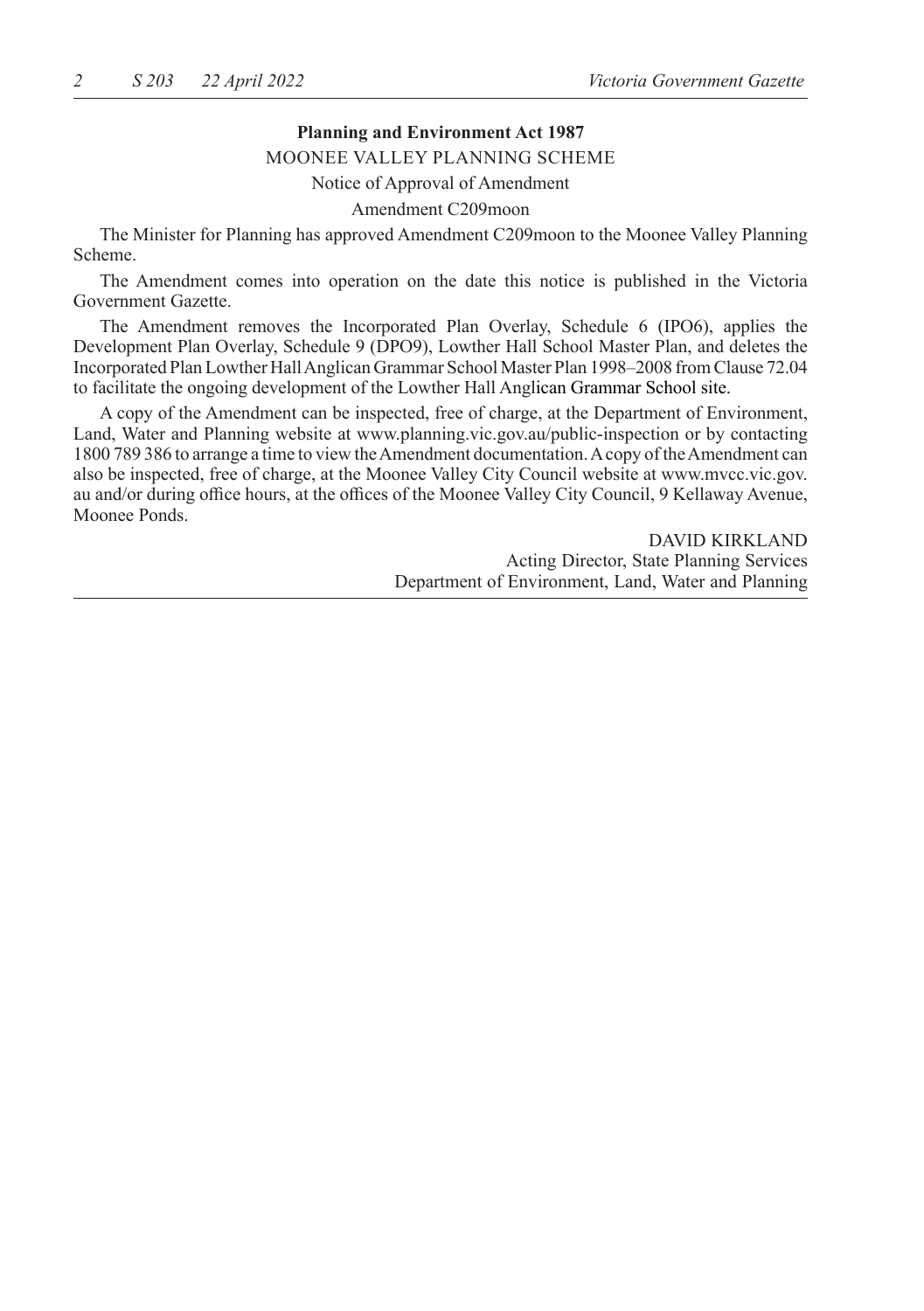This page was left blank intentionally